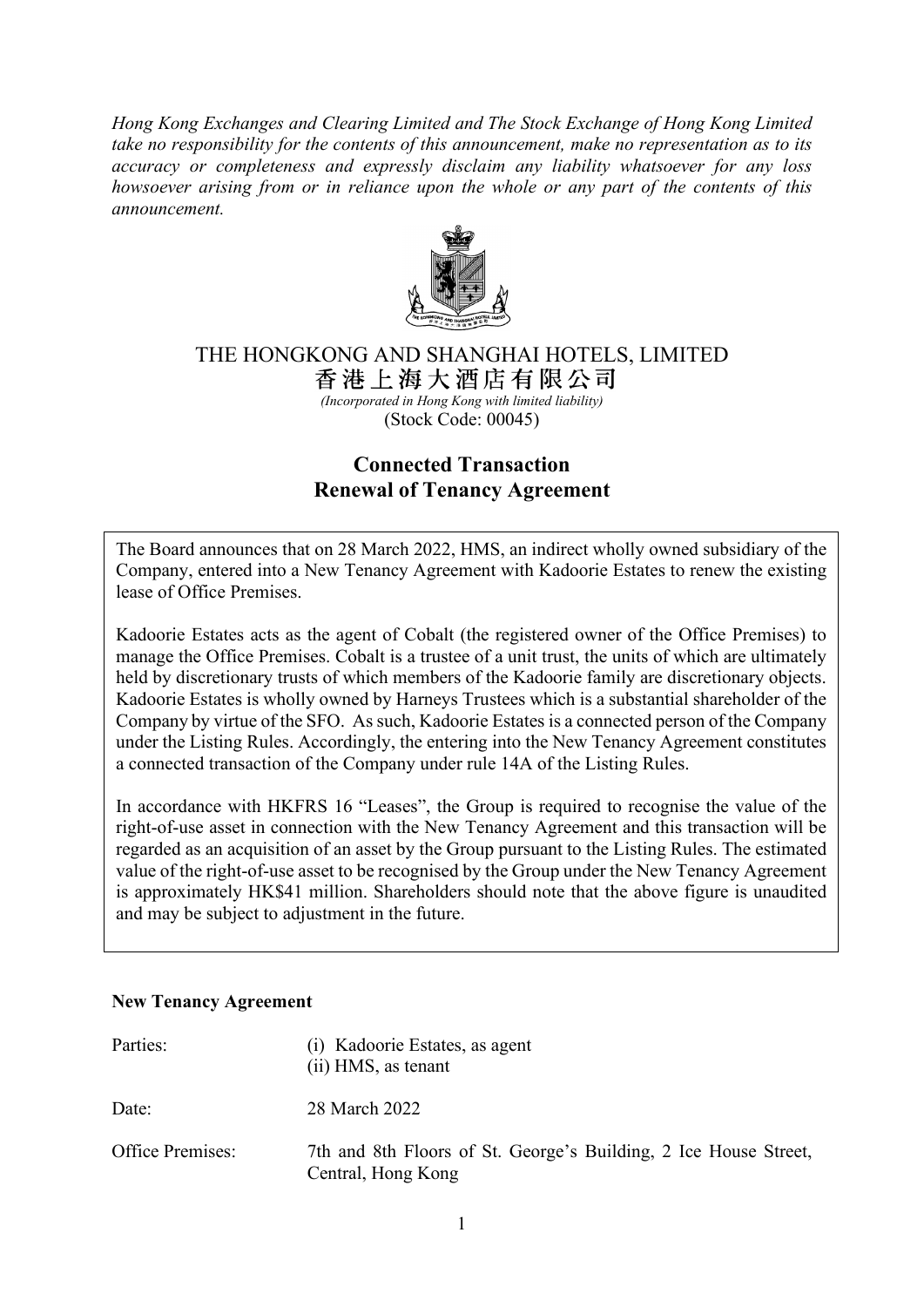| Term:            | Two years commencing from 1 April 2022 to 31 March 2024 (both<br>days inclusive)      |
|------------------|---------------------------------------------------------------------------------------|
| Rent:            | HK\$1,747,098 per month (exclusive of service charges), payable<br>monthly in advance |
| Service Charges: | HK\$259,246.8 per month (subject to adjustments), payable monthly<br>in advance       |

#### **Reasons for entering into the New Tenancy Agreement**

The Company has been leasing the Office Premises from Kadoorie Estates as office space and the existing lease will expire on 31 March 2022. The Company considers it beneficial to enter into new lease of the Office Premises as the office space of the Company in view of the prime location of the Office Premises and the saving of relocation costs.

The monthly rent of the New Tenancy Agreement was determined after arm's length negotiations between parties with reference to the recent and past rent chargeable by Kadoorie Estates in the same building and prevailing market rates for comparable office buildings in Central.

The Board, including the independent non-executive directors, considers that the entering into the New Tenancy Agreement is in the ordinary and usual course of business of the Group and that the New Tenancy Agreement are on normal commercial terms with reference to the prevailing market conditions and on arm's length basis, and the terms of the New Tenancy Agreement are fair and reasonable and in the interests of the Shareholders as a whole. The Hon. Sir Michael Kadoorie, Messrs. William Mocatta, John Leigh and Nicholas Colfer, being directors of Kadoorie Estates, are considered to have an interest or potential conflict of interest in the New Tenancy Agreement by virtue of their direct or indirect interests or directorship in Kadoorie Estates, have abstained from voting on the Board resolution of the Company to approve the New Tenancy Agreement.

#### **Compliance with Listing Rules**

Kadoorie Estates acts as the agent of Cobalt (the registered owner of the Office Premises) to manage the Office Premises. Cobalt is a trustee of a unit trust, the units of which are ultimately held by discretionary trusts of which members of the Kadoorie family are discretionary objects. Kadoorie Estates is wholly owned by Harneys Trustees which is a substantial shareholder of the Company by virtue of the SFO. As such, Kadoorie Estates is a connected person of the Company under the Listing Rules. Accordingly, the entering into the New Tenancy Agreement constitutes a connected transaction of the Company under rule 14A of the Listing Rules.

In accordance with HKFRS 16 "Leases", the Group is required to recognise the value of the right-of-use asset in connection with the New Tenancy Agreement and this transaction will be regarded as an acquisition of an asset by the Group pursuant to the Listing Rules. The estimated value of the right-of-use asset to be recognised by the Group under the New Tenancy Agreement is approximately HK\$41 million. Shareholders should note that the above figure is unaudited and may be subject to adjustment in the future.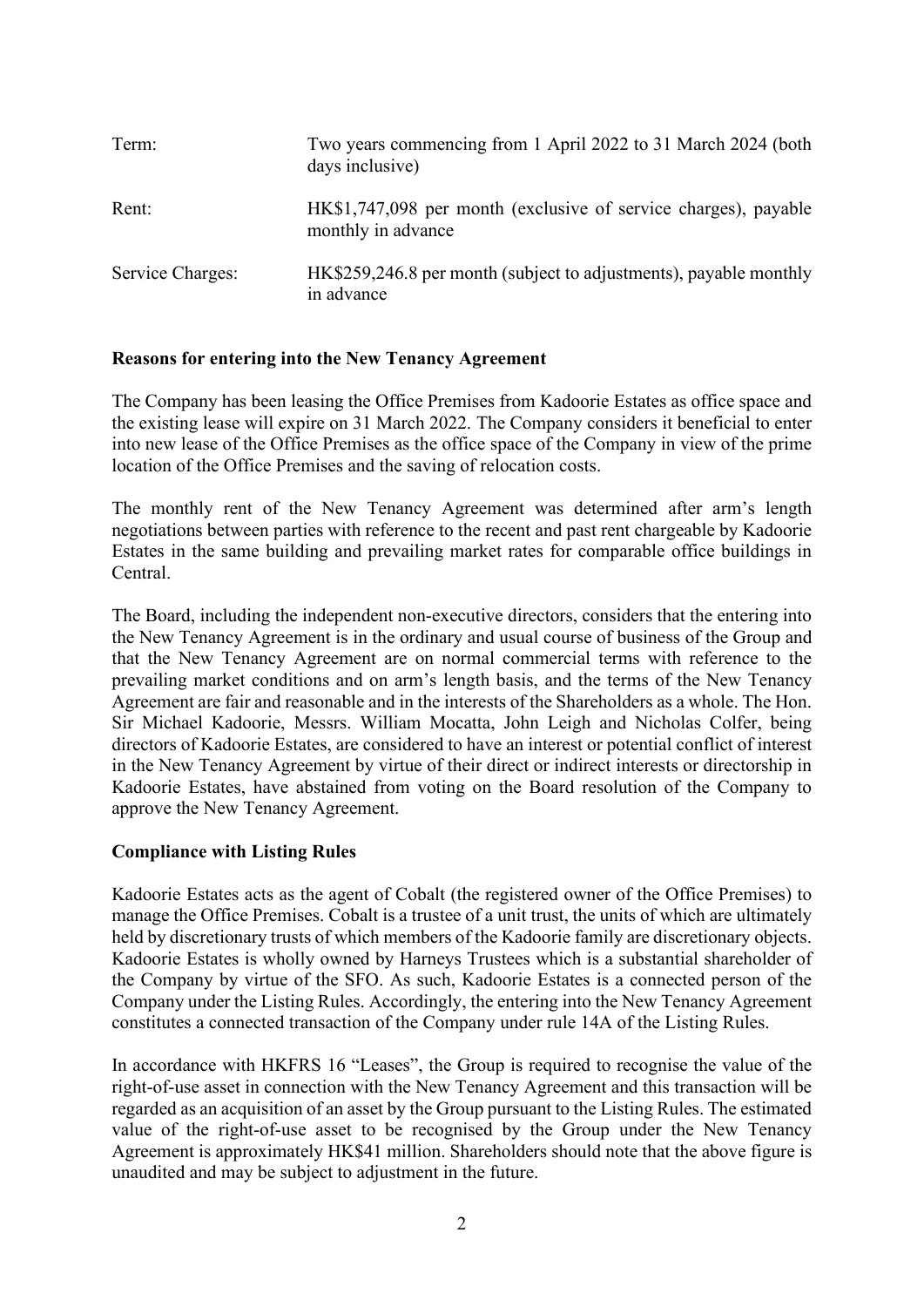As the highest of relevant percentage ratios as defined under rule 14.07 of the Listing Rules applicable to the estimated value of the right-of-use asset to be recognised by the Group under the New Tenancy Agreement is more than 0.1% but less than 5%, the entering into the New Tenancy Agreement is subject to reporting and announcement requirements but is exempt from independent shareholders' approval requirement under Chapter 14A of the Listing Rules.

#### **Information relating to Kadoorie Estates and HMS**

The principal business activity of Kadoorie Estates is the provision of management services.

HMS is an indirect wholly owned subsidiary of the Company and its principal activities are the provision of management, marketing, rooms reservation, design advisory, consultancy and advertising services.

#### **Information relating to the Group**

The Company, through its subsidiaries, joint ventures and associates, is principally engaged in the ownership, development and management of prestigious hotels and commercial and residential properties in key locations in Asia, the United States and Europe, as well as the provision of tourism and leisure, club management and other services.

### **Definitions**

In this announcement, the following expressions have the meanings as set out below unless the context requires otherwise:-

| "Board"            | the board of Directors                                                                                                                                                                                                                                                                                                                              |
|--------------------|-----------------------------------------------------------------------------------------------------------------------------------------------------------------------------------------------------------------------------------------------------------------------------------------------------------------------------------------------------|
| "Cobalt"           | New Cobalt Holding (PTC) Corporation (formerly known as<br>New Cobalt Holding Corporation), a company incorporated<br>in the Republic of Nauru with limited liability and re-<br>domiciled to British Virgin Islands and registered under Part<br>XI of the former Hong Kong Companies Ordinance and the<br>registered owner of the Office Premises |
| "Company"          | The Hongkong and Shanghai Hotels, Limited, a company<br>incorporated in Hong Kong with limited liability and the<br>shares of which are listed on the main board of The Stock<br>Exchange of Hong Kong Limited                                                                                                                                      |
| "connected person" | has the meaning ascribed to it under the Listing Rules                                                                                                                                                                                                                                                                                              |
| "Directors"        | directors of the Company                                                                                                                                                                                                                                                                                                                            |
| "Group"            | the Company and its subsidiaries                                                                                                                                                                                                                                                                                                                    |
| "Harneys Trustees" | Harneys Trustees Limited, a company incorporated in the<br>British Virgin Islands with limited liability and a substantial<br>shareholder of the Company by virtue of the SFO                                                                                                                                                                       |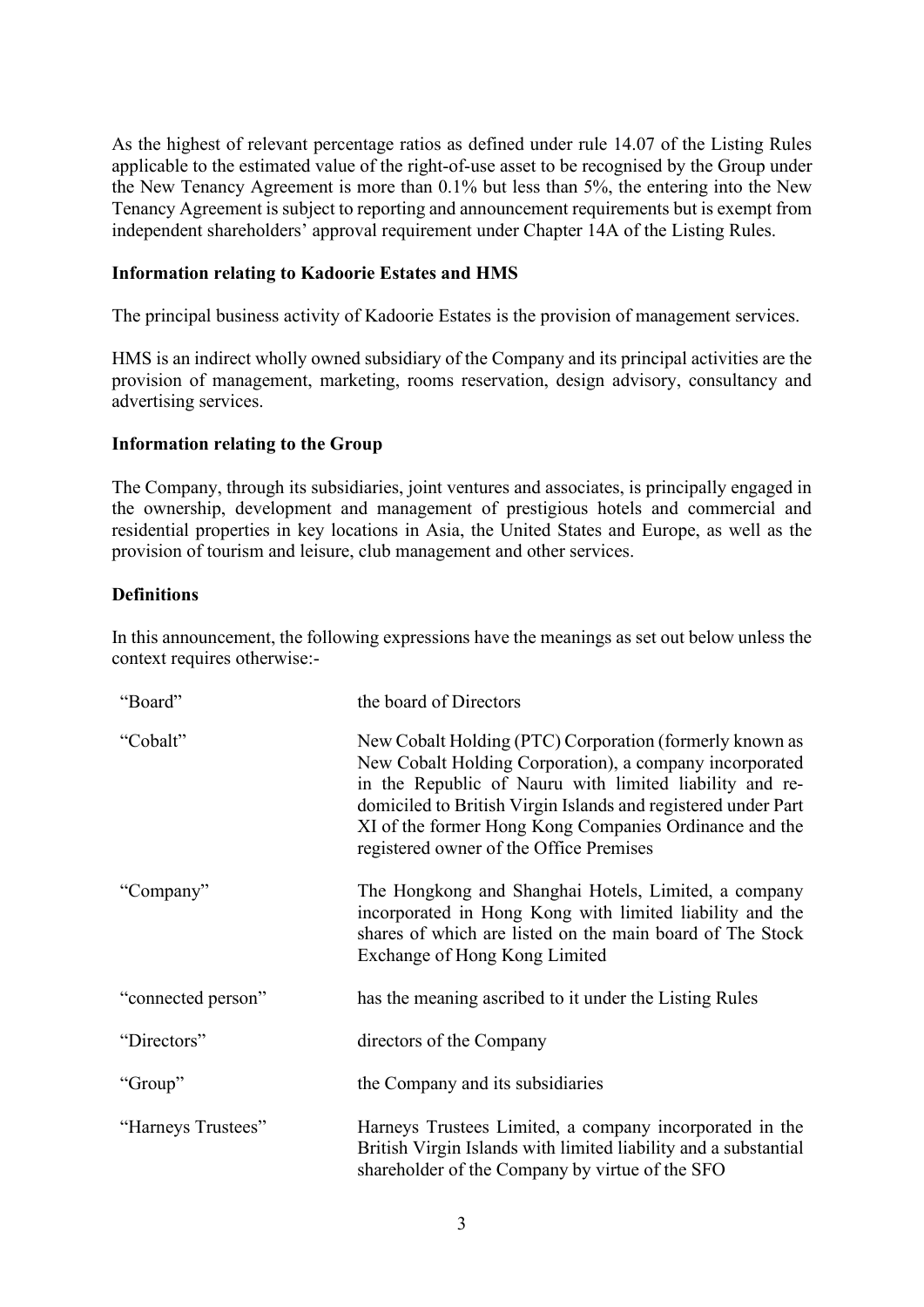| "HK\$"                  | Hong Kong dollars, the lawful currency of Hong Kong                                                                                                                                    |
|-------------------------|----------------------------------------------------------------------------------------------------------------------------------------------------------------------------------------|
| "HKFRS"                 | Hong Kong Financial Reporting Standards issued by the<br>Hong Kong Institute of Certified Public Accountants                                                                           |
| "HMS"                   | Management Services Limited,<br><b>HSH</b><br>$\mathbf{a}$<br>company<br>incorporated in Hong Kong with limited liability and is an<br>indirect wholly owned subsidiary of the Company |
| "Hong Kong"             | the Hong Kong Special Administrative Region of the<br>People's Republic of China                                                                                                       |
| "Kadoorie Estates"      | Kadoorie Estates Limited, a company incorporated in Hong<br>Kong with limited liability and is wholly owned by Harneys<br><b>Trustees</b>                                              |
| "Listing Rules"         | the Rules Governing the Listing of Securities on The Stock<br>Exchange of Hong Kong Limited                                                                                            |
| "New Tenancy Agreement" | the two-year tenancy agreement entered into by HMS and<br>Kadoorie Estates on 28 March 2022 in respect of the Office<br>Premises, for the period from 1 April 2022 to 31 March 2024    |
| "Office Premises"       | 7th and 8th Floors of St. George's Building, 2 Ice House<br>Street, Central, Hong Kong                                                                                                 |
| "Shareholders"          | shareholders of the Company                                                                                                                                                            |
| "SFO"                   | Part XV of the Securities and Futures Ordinance of Hong<br>Kong                                                                                                                        |
|                         |                                                                                                                                                                                        |

By order of the Board  **Christobelle Liao** *Company Secretary*

28 March 2022